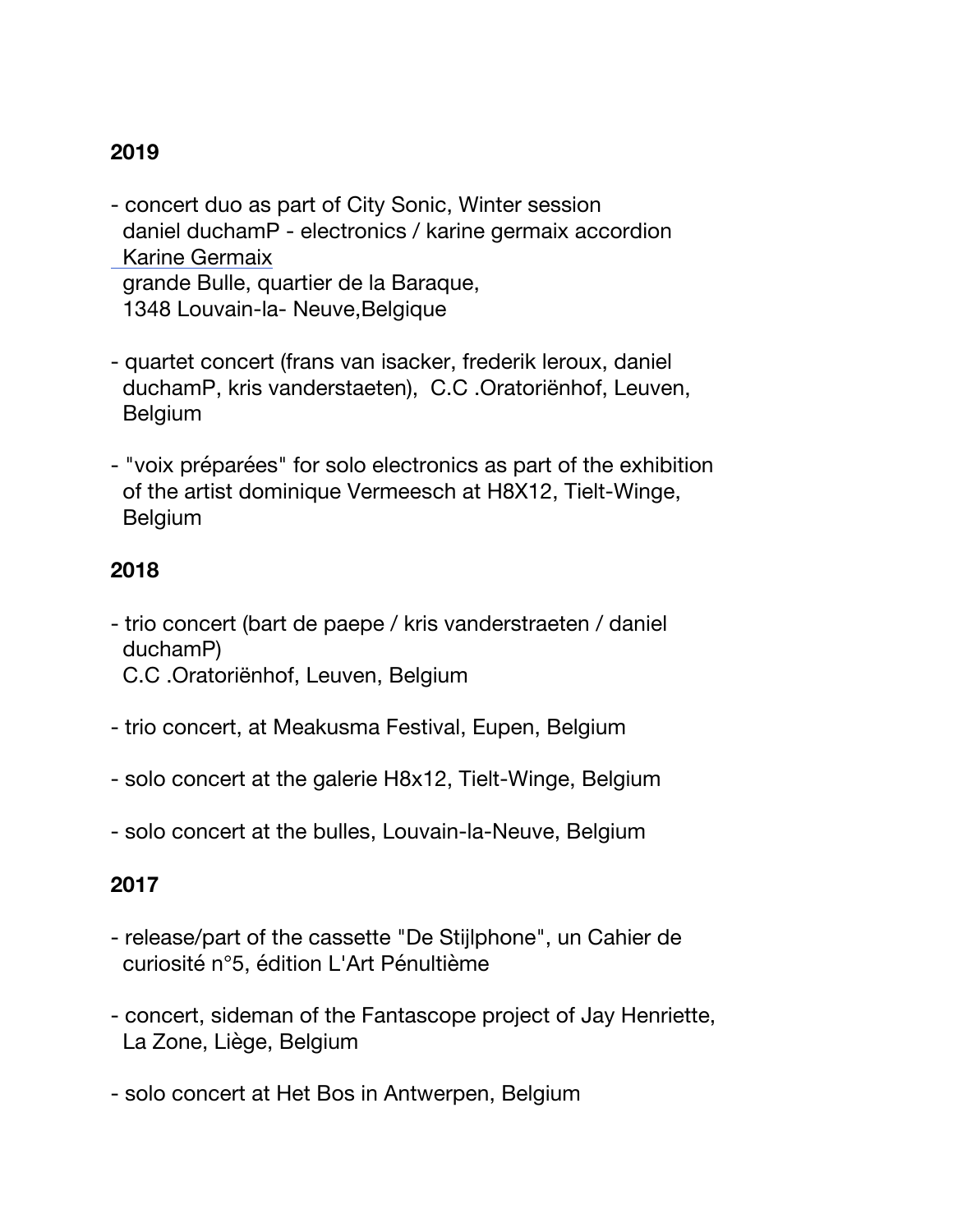- concert, 8 muzikanten, C.C. Oratoriënhof, Leuven, Belgium
- workshop/showcase "Speed Droning", Point Culture Louvain la-Neuve, Belgium

## **2016**

- concert, tribute to Derek Bailey, C.C. Oratoriënhof, Leuven, Belgium

- solo, soundfield for the exhibition "Géographie humaine" of Baudoin Lotin, galerie Ephémère, Thuin, Belgium

## **2015**

duo concert for the exhibition of Kris Vanderstraeten, "Le Jazz en Image", Point Culture de Louvain-la-Neuve, Belgium

## **2014**

- solo sound creation for 2 performances, exhibition "Les soeurs noires" by dominique Vermeesch, église St Jean Baptiste, Brussels, Belgium

- editing 12" LP "Les Soeurs Noires" split daniel duchamP/timo van Luijk

# **2013**

part of the creation of the website of the belgian visual artist dominique Vermeesch, for sound and video

### **1997**

Photographic exhibition at Médiathèque of Louvain-la-Neuve, about musicians in the area of Improvised Music